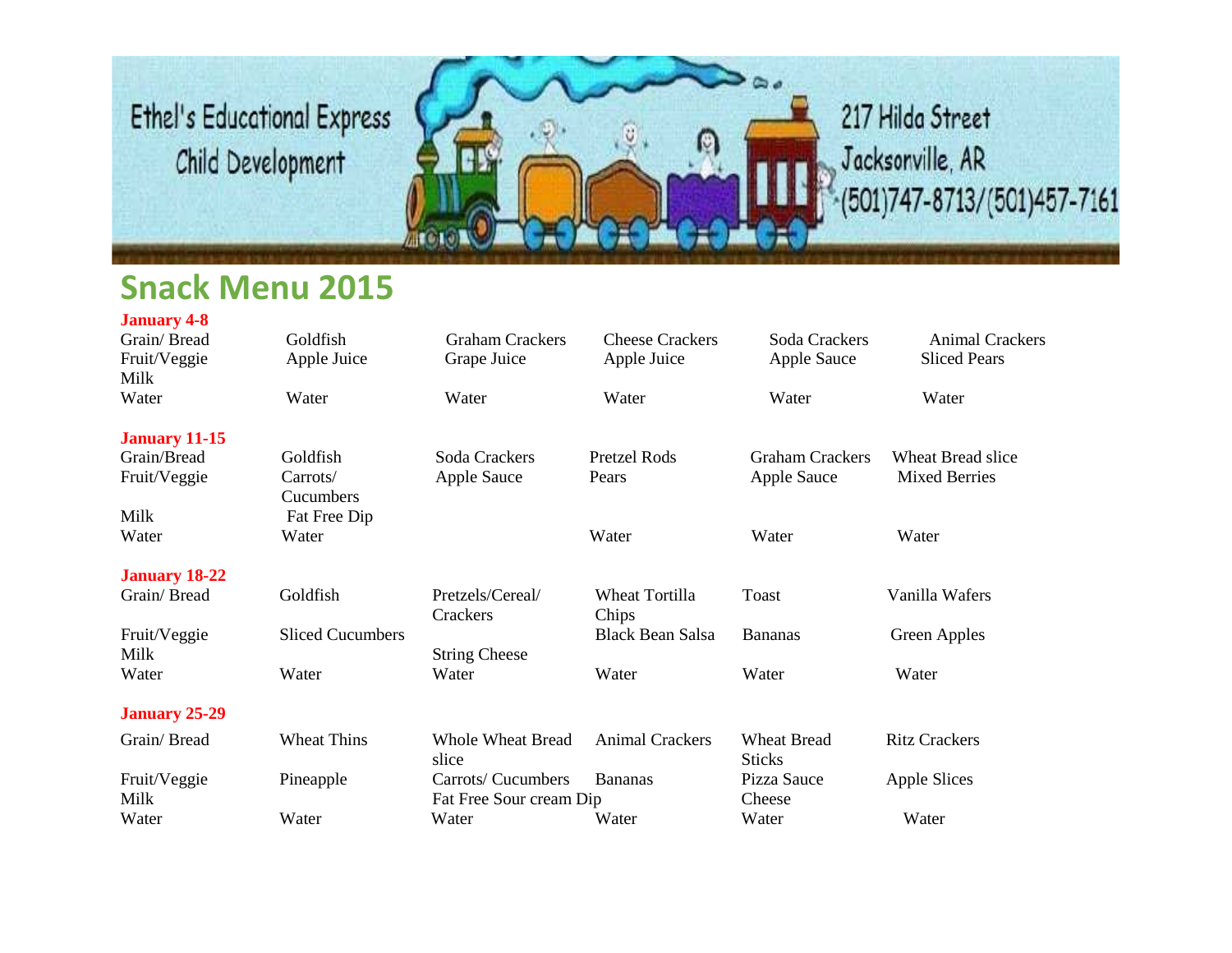

#### 217 Hilda Street Jacksonville, AR  $- (501)747 - 8713 / (501)457 - 7161$

| <b>February 1-5</b><br>Grain/Bread<br>Fruit/Veggie<br>Milk<br>Water   | Monday<br><b>Cheese Cracker</b><br>sliced Orange<br>Water | Tuesday<br><b>Graham Crackers</b><br>Apple Juice<br>Water | Wednesday<br><b>Cheese Crackers</b><br><b>Sliced Apples</b><br>Water | Thursday<br>Soda Crackers<br>Apple Sauce<br>Water | Friday<br><b>Animal Crackers</b><br><b>Sliced Pears</b><br>Water |
|-----------------------------------------------------------------------|-----------------------------------------------------------|-----------------------------------------------------------|----------------------------------------------------------------------|---------------------------------------------------|------------------------------------------------------------------|
| <b>February 8-12</b>                                                  |                                                           |                                                           |                                                                      |                                                   |                                                                  |
| Grain/Bread<br>Fruit/Veggie<br>Milk<br>Water                          | Soda Crackers<br><b>Sliced Oranges</b><br>Water           | <b>Graham Crackers</b><br>Yogurt<br>Water                 | <b>Cheese Crackers</b><br>Apple Juice<br>Water                       | Soda Crackers<br>Apple Sauce<br>Water             | <b>Animal Crackers</b><br><b>Sliced Pears</b><br>Water           |
| February15-19                                                         |                                                           |                                                           |                                                                      |                                                   |                                                                  |
| Grain/Bread<br>Fruit/Veggie<br>Milk                                   | <b>Cheese Cracker</b><br>Apple Juice                      | <b>Graham Crackers</b><br>Yogurt                          | <b>Cheese Crackers</b><br>Apple Juice                                | Soda Crackers<br>Apple Sauce                      | <b>Animal Crackers</b><br><b>Sliced Pears</b>                    |
| Water                                                                 | Water                                                     | Water                                                     | Water                                                                | Water                                             | Water                                                            |
| <b>February 22-26</b><br>Grain/Bread<br>Fruit/Veggie<br>Milk<br>Water | Monday<br><b>Cheese Cracker</b><br>sliced Orange<br>Water | Tuesday<br><b>Graham Crackers</b><br>Apple Juice<br>Water | Wednesday<br><b>Cheese Crackers</b><br>Grape Juice<br>Water          | Thursday<br>Soda Crackers<br>Apple Sauce<br>Water | Friday<br><b>Animal Crackers</b><br><b>Sliced Pears</b><br>Water |
| <b>February 29-March 4</b>                                            |                                                           |                                                           |                                                                      |                                                   |                                                                  |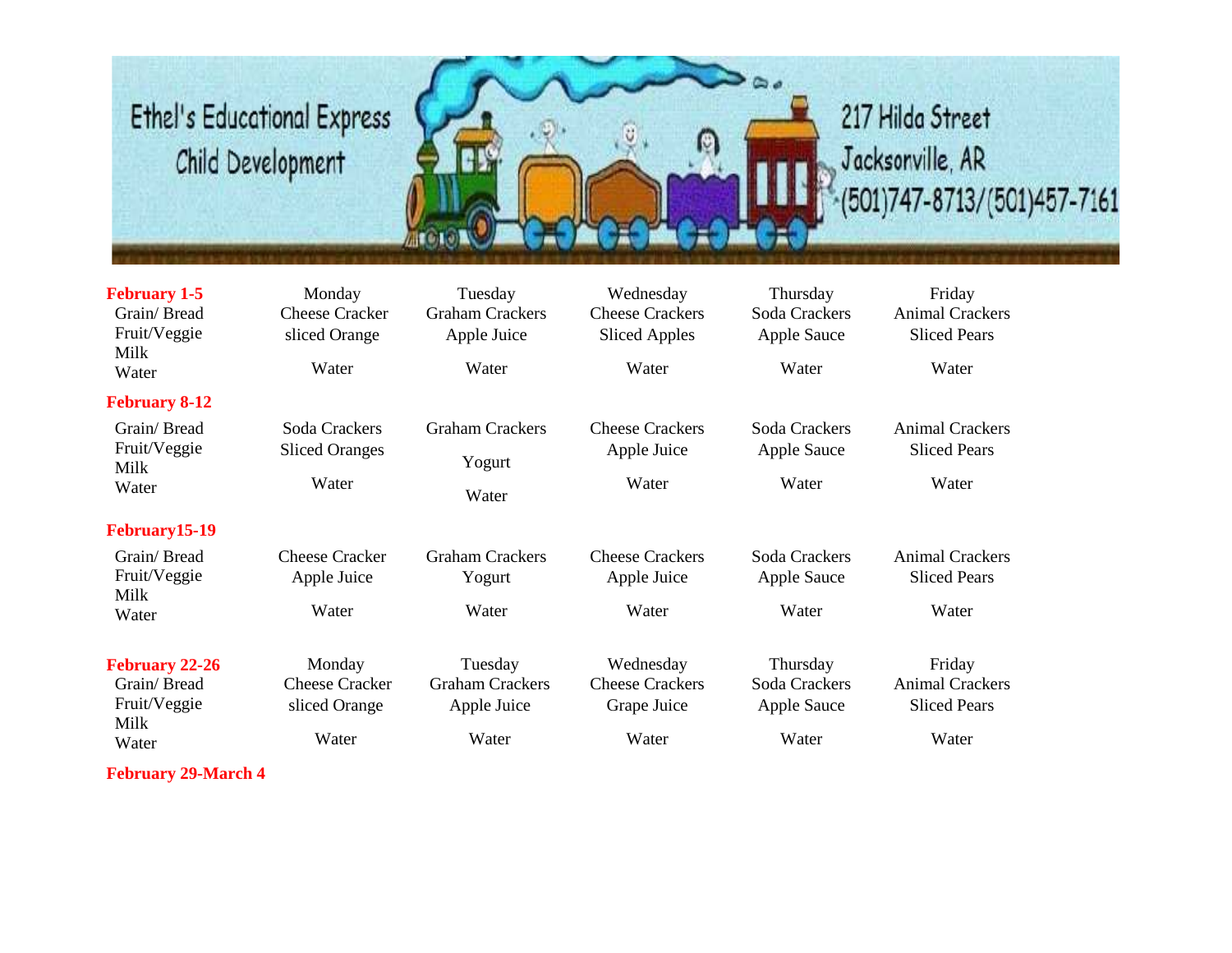

# 217 Hilda Street Jacksonville, AR  $-(501)747 - 8713 / (501)457 - 7161$

| Grain/Bread<br>Fruit/Veggie         | <b>Cheese Cracker</b><br>Apple Juice         | <b>Graham Crackers</b><br>Grape Juice | <b>Cheese Crackers</b><br>Apple Juice | Soda Crackers<br><b>Apple Sauce</b> | <b>Animal Crackers</b><br><b>Sliced Pears</b> |
|-------------------------------------|----------------------------------------------|---------------------------------------|---------------------------------------|-------------------------------------|-----------------------------------------------|
| Milk<br>Water                       | Water                                        | Water                                 | Water                                 | Water                               | Water                                         |
| <b>March 7-11</b><br>Grain/Bread    | <b>Cheese Crackers</b>                       | <b>Flour Tortillas</b>                | Grahams                               | Pretzels/Cereal<br>/Crackers        | <b>Saltines</b>                               |
| Fruit/Veggie<br>Milk<br>Water       | <b>Apple Sauce</b><br>Water                  | Cheese<br>Water                       | Apple Sauce<br>Water                  | Apple Juice<br>Water                | <b>Sliced Cheese</b><br>Water                 |
| <b>March 14-18</b>                  |                                              |                                       |                                       |                                     |                                               |
| Grain/Bread<br>Fruit/Veggie<br>Milk | <b>Cheese Crackers</b><br><b>Apple Sauce</b> | <b>Graham Crackers</b><br>Grape Juice | <b>Cheese Crackers</b><br>Apple Juice | Soda Crackers<br><b>Apple Sauce</b> | <b>Ritz Crackers</b><br><b>Apple Slices</b>   |
| Water                               | Water                                        | Water                                 | Water                                 | Water                               | Water                                         |
| <b>March 21-25</b>                  |                                              |                                       |                                       |                                     |                                               |
| Grain/Bread<br>Fruit/Veggie<br>Milk | Goldfish<br>Apple Juice                      | <b>Graham Crackers</b><br>Grape Juice | <b>Cheese Crackers</b><br>Apple Juice | <b>Brownies</b><br>Milk             | <b>Animal Crackers</b><br><b>Sliced Pears</b> |
| Water                               | Water                                        | Water                                 | Water                                 | Water                               | Water                                         |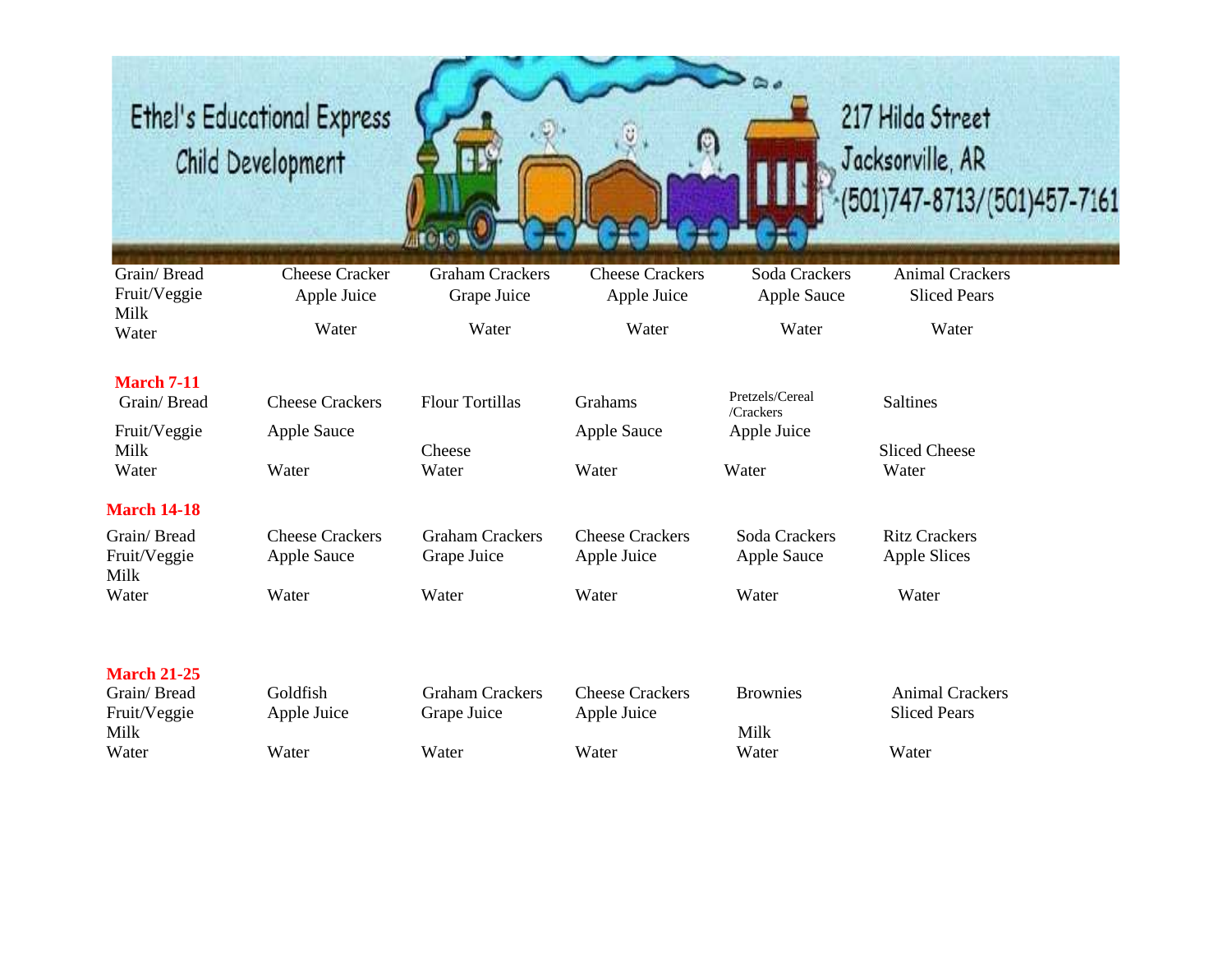

#### 217 Hilda Street Jacksonville, AR (501)747-8713/(501)457-7161

#### **March 28-April 1**<br>Grain/Bread Ritz Crackers Grahams Crackers Cheese Crackers Soda Crackers Animal Crackers Fruit/Veggie Apple Juice Grape Juice Apple Juice Apple Sauce Sliced Pears Milk Water Water Water Water Water **April 4-8** Grain/Bread Vanilla Wafers Soda Crackers Pretzel Rods Graham Crackers Wheat Bread slice Fruit/Veggie Fruit Juice Apple Sauce Pears Apple Sauce Mixed Berries Milk<br>Water Water Water Water Water Water Water

| <b>April 11-15</b> | Monday        | Tuesday                | Wednesday              | Thursday           | Friday          |
|--------------------|---------------|------------------------|------------------------|--------------------|-----------------|
| Grain/Bread        | Soda Cracker  | <b>Graham Crackers</b> | <b>Cheese Crackers</b> | Soda Crackers      | Animal Crackers |
| Fruit/Veggie       | sliced Orange | Yogurt                 | Apple Juice            | <b>Apple Sauce</b> | Pears           |
| Milk<br>Water      | Water         | Water                  | Water                  | Water              | Water           |
| <b>April 18-22</b> |               |                        |                        |                    |                 |
| Grain/Bread        | Soda Cracker  | <b>Graham Crackers</b> | <b>Cheese Crackers</b> | Soda Crackers      | Animal Crackers |
| Fruit/Veggie       | sliced Orange | Yogurt                 | Apple Juice            | Apple Sauce        | Pears           |

| Grain/ Bread  | Soda Cracker  | Graham Crackers | Cheese Crackers | Soda Crackers | Animal Cra |
|---------------|---------------|-----------------|-----------------|---------------|------------|
| Fruit/Veggie  | sliced Orange | Y ogurt         | Apple Juice     | Apple Sauce   | Pears      |
| Milk<br>Water | Water         | Water           | Water           | Water         | Water      |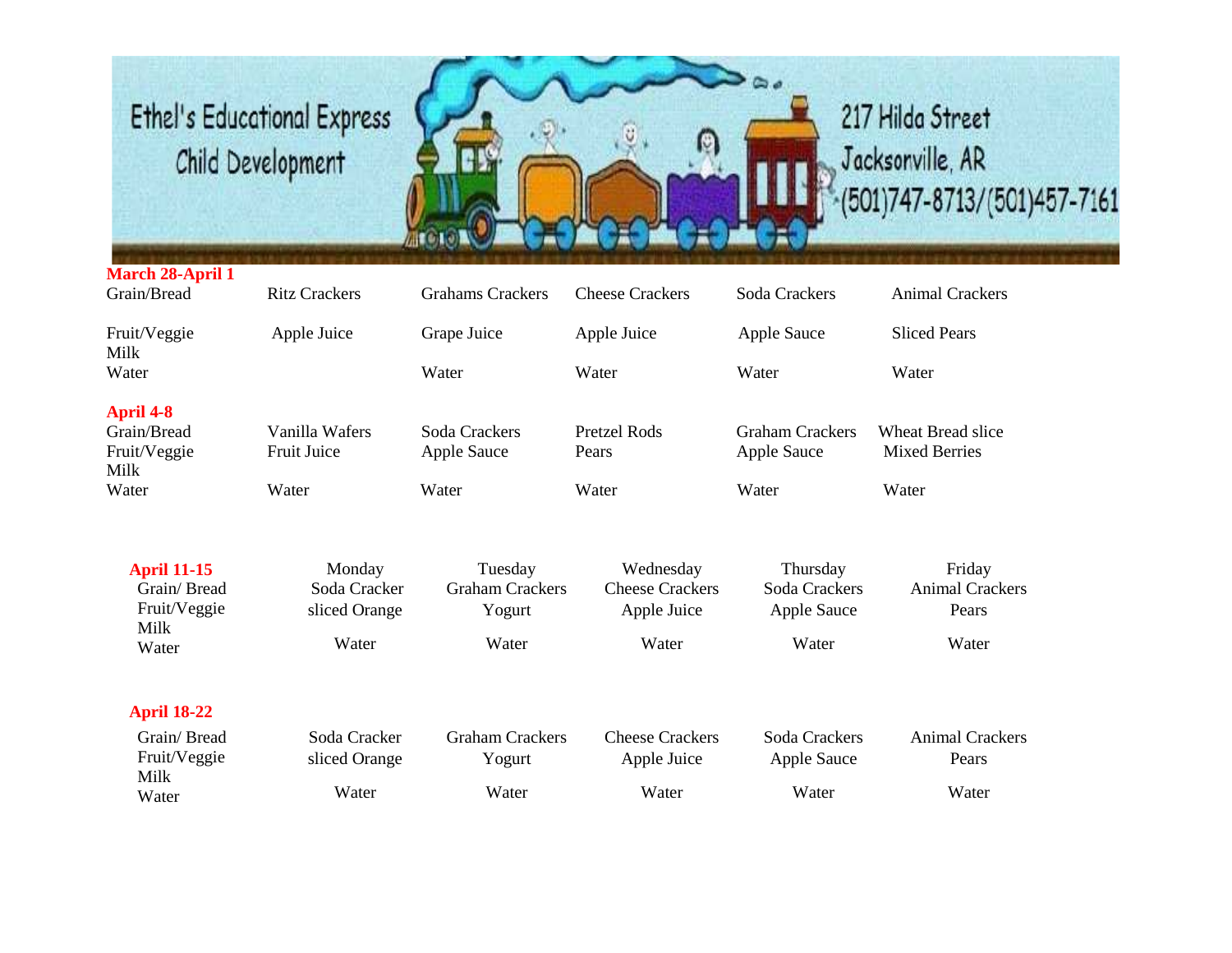

| <b>April 25-29</b><br>Grain/Bread | <b>Ritz Crackers</b>    | <b>Flour Tortillas</b>            | <b>Grahams</b>          | Pretzels/Cereal                     | <b>Saltines</b>           |
|-----------------------------------|-------------------------|-----------------------------------|-------------------------|-------------------------------------|---------------------------|
| Fruit/Veggie<br>Milk              | Orange slices           | Cheese                            | <b>Apple Sauce</b>      | /Crackers<br>Apple Juice            | <b>Sliced Cheese</b>      |
| Water                             | Water                   | Water                             | Water                   | Water                               | Water                     |
| <b>May 2-6</b>                    |                         |                                   |                         |                                     |                           |
| Grain/Bread                       | <b>Wheat Thins</b>      | Whole Wheat<br><b>Bread slice</b> | <b>Animal Crackers</b>  | <b>Wheat Bread</b><br><b>Sticks</b> | <b>Ritz Crackers</b>      |
| Fruit/Veggie                      | Pineapple               | Carrots/<br>Cucumbers             | <b>Bananas</b>          | Pizza Sauce                         | Orange slices             |
| Milk                              |                         | Fat Free Sour cream Dip           |                         | Cheese                              |                           |
| Water                             | Water                   | Water                             | Water                   | Water                               | Water                     |
| <b>May 9-13</b>                   |                         |                                   |                         |                                     |                           |
| Grain/Bread                       | Goldfish                | Pretzels/Cereal/<br>Crackers      | Wheat Tortilla<br>Chips | <b>Toast</b>                        | Vanilla Wafers            |
| Fruit/Veggie<br>Milk              | <b>Sliced Cucumbers</b> | <b>String Cheese</b>              | <b>Black Bean Salsa</b> | <b>Bananas</b>                      | Green Apples              |
| Water                             | Water                   | Water                             | Water                   | Water                               | Water                     |
| <b>May 16-20</b>                  |                         |                                   |                         |                                     |                           |
| Grain/Bread                       | <b>Fruit Muffins</b>    | <b>Cheese Crackers</b>            | Grahams                 | <b>Ritz Crackers</b>                | Wheat /Cheese<br>Sandwich |
| Fruit/Veggie<br>Milk              | Pears                   | Fruit Cocktail                    | Milk                    | Apple Juice                         | Cheese                    |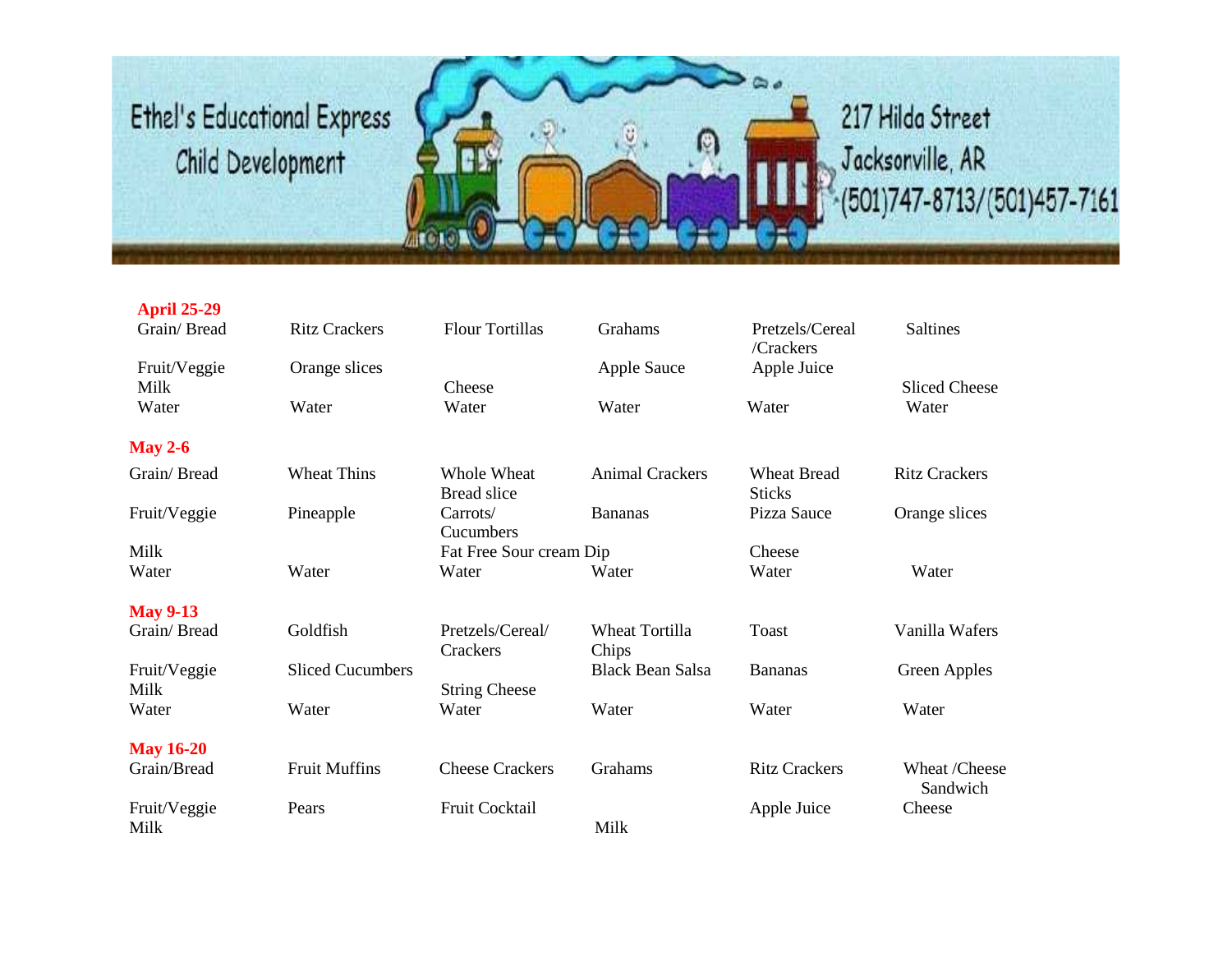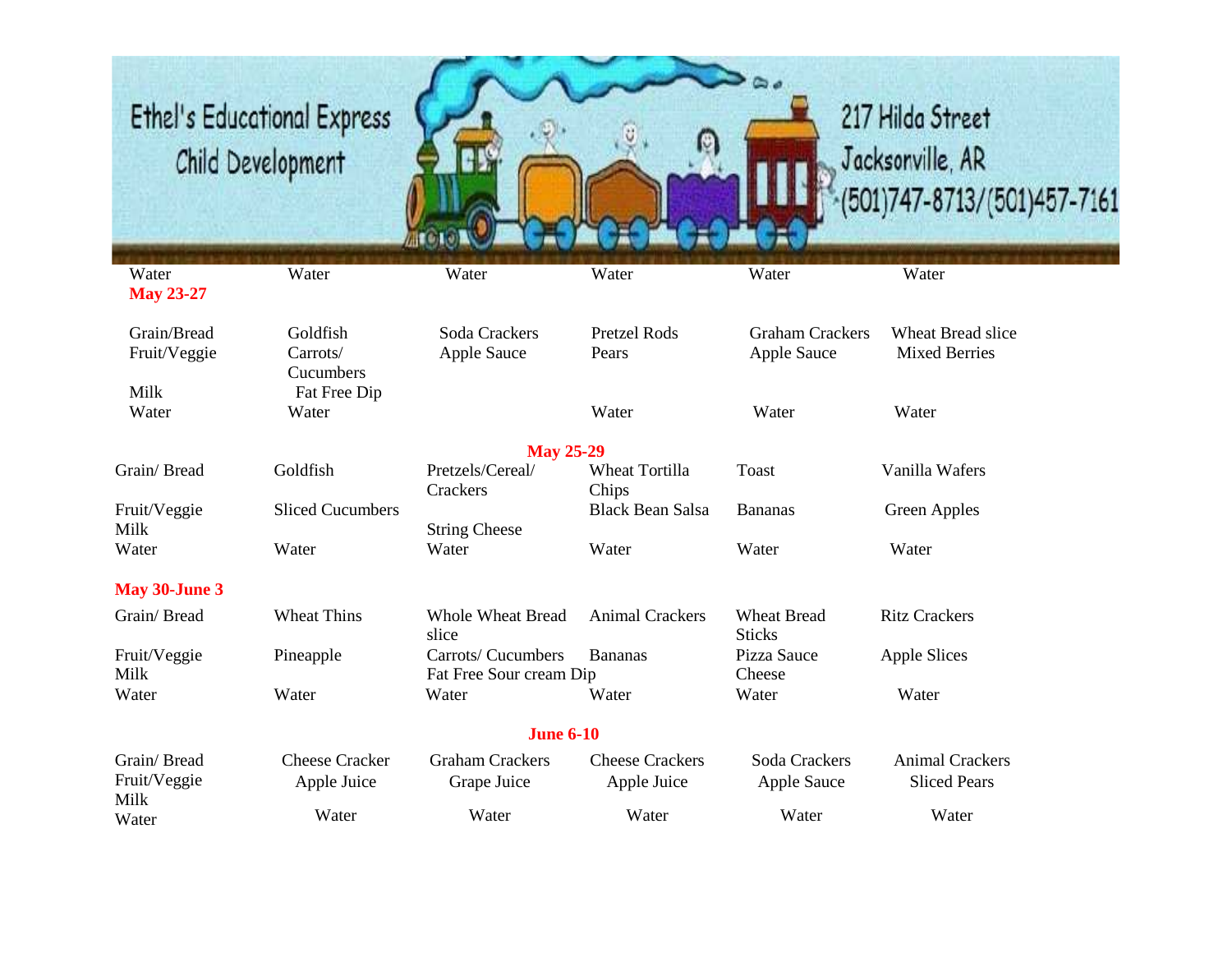

#### 217 Hilda Street Jacksonville, AR (501)747-8713/(501)457-7161

| <b>June 15-19</b><br>Grain/Bread                      | <b>Cheese Crackers</b>                  | <b>Flour Tortillas</b>                      | Grahams                                            | Pretzels/Cereal<br>/Crackers             | Saltines                                        |
|-------------------------------------------------------|-----------------------------------------|---------------------------------------------|----------------------------------------------------|------------------------------------------|-------------------------------------------------|
| Fruit/Veggie<br>Milk<br>Water                         | <b>Apple Sauce</b><br>Water             | Cheese<br>Water                             | <b>Apple Sauce</b><br>Water                        | Apple Juice<br>Water                     | <b>Sliced Cheese</b><br>Water                   |
|                                                       |                                         | <b>June 22-26</b>                           |                                                    |                                          |                                                 |
| Grain/Bread<br>Fruit/Veggie<br>Milk                   | <b>Cheese Crackers</b><br>Apple Sauce   | <b>Graham Crackers</b><br>Grape Juice       | <b>Cheese Crackers</b><br>Apple Juice              | Soda Crackers<br><b>Apple Sauce</b>      | <b>Ritz Crackers</b><br><b>Apple Slices</b>     |
| Water                                                 | Water                                   | Water                                       | Water                                              | Water                                    | Water                                           |
| <b>June 29-July 3</b>                                 |                                         |                                             |                                                    |                                          |                                                 |
| Grain/Bread<br>Fruit/Veggie<br>Milk                   | Goldfish<br>Apple Juice                 | <b>Graham Crackers</b><br>Grape Juice       | <b>Cheese Crackers</b><br>Apple Juice              | Soda Crackers<br>Apple Sauce             | <b>Animal Crackers</b><br><b>Sliced Pears</b>   |
| Water                                                 | Water                                   | Water                                       | Water                                              | Water                                    | Water                                           |
| July 6-July 10<br>Grain/Bread<br>Fruit/Veggie<br>Milk | Monday<br>Soda Cracker<br>sliced Orange | Tuesday<br><b>Graham Crackers</b><br>Yogurt | Wednesday<br><b>Cheese Crackers</b><br>Apple Juice | Thursday<br>Soda Crackers<br>Apple Sauce | Friday<br><b>Animal Crackers Pears</b><br>Water |
| Water                                                 | Water                                   | Water                                       | Water                                              | Water                                    |                                                 |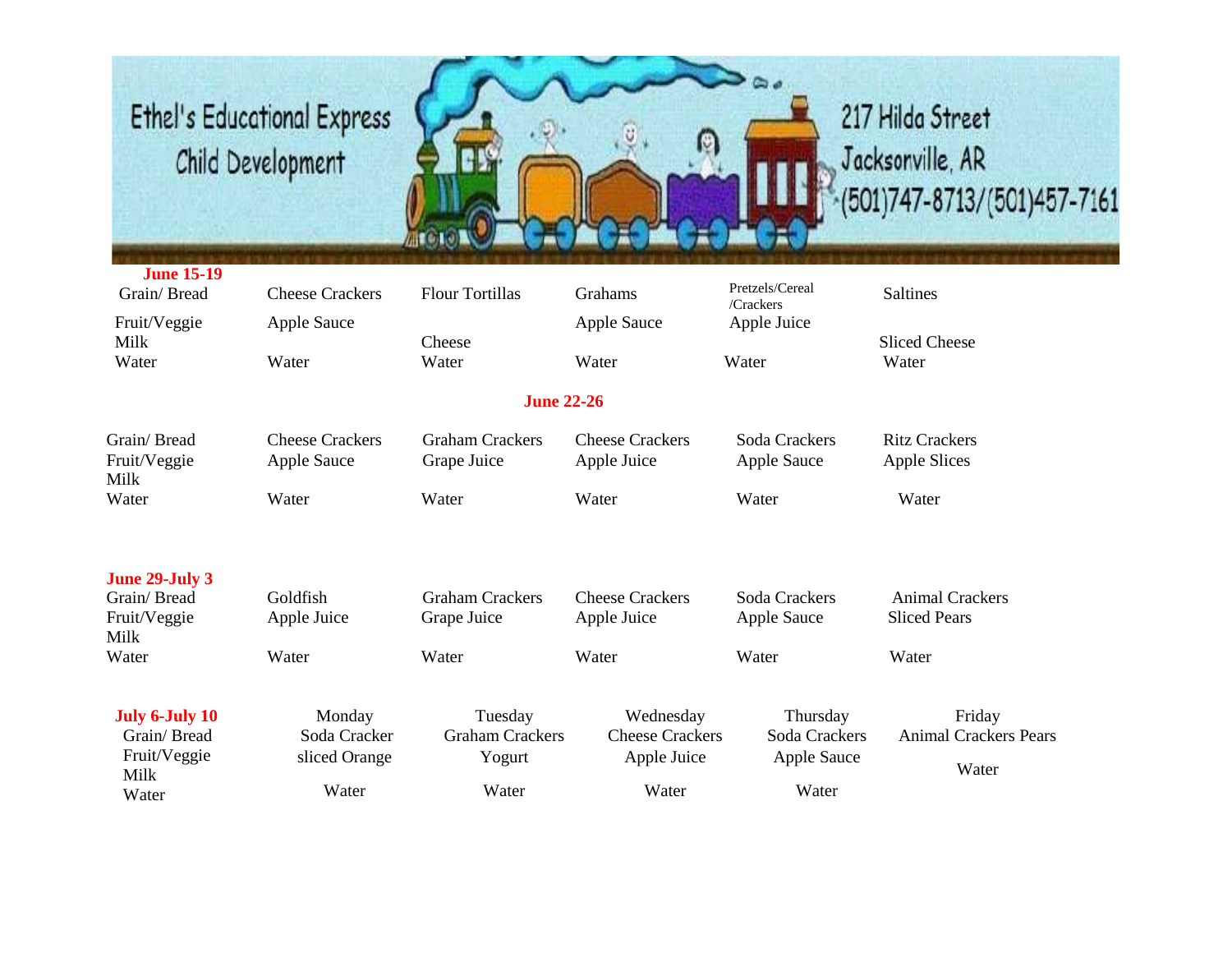

#### **July 13-17**

| Grain/Bread<br>Fruit/Veggie<br>Milk | Soda Cracker<br><b>Sliced Orange</b> | <b>Graham Crackers</b><br>Yogurt | <b>Cheese Crackers</b><br>Apple Juice | Soda Crackers<br><b>Apple Sauce</b> | <b>Animal Crackers Pears</b><br>Water |
|-------------------------------------|--------------------------------------|----------------------------------|---------------------------------------|-------------------------------------|---------------------------------------|
| Water                               | Water                                | Water                            | Water                                 | Water                               |                                       |
| <b>July 20-24</b>                   |                                      |                                  |                                       | Pretzels/Cereal                     |                                       |
| Grain/Bread                         | <b>Ritz Crackers</b>                 | <b>Flour Tortillas</b>           | Grahams                               | /Crackers                           | <b>Saltines</b>                       |
| Fruit/Veggie                        | Orange slices                        |                                  | Apple Sauce                           | Apple Juice                         |                                       |
| Milk                                |                                      | Cheese                           |                                       |                                     | <b>Sliced Cheese</b>                  |
| Water                               | Water                                | Water                            | Water                                 | Water                               | Water                                 |
| <b>July 27-31</b>                   |                                      |                                  |                                       |                                     |                                       |
| Grain/Bread                         | <b>Wheat Thins</b>                   | Whole Wheat Bread slice          | <b>Animal Crackers</b>                | <b>Wheat Bread Sticks</b>           | <b>Ritz Crackers</b>                  |
| Fruit/Veggie                        | Pineapple                            | Carrots/ Cucumbers               | <b>Bananas</b>                        | Pizza Sauce                         | <b>Apple Slices</b>                   |
| Milk                                |                                      | Fat Free Sour cream Dip          |                                       | Cheese                              |                                       |
| Water                               | Water                                | Water                            | Water                                 | Water                               | Water                                 |
|                                     |                                      |                                  |                                       |                                     |                                       |
| <b>August 3-7</b><br>Grain/Bread    | Goldfish                             | Pretzels/Cereal/                 | <b>Wheat Tortilla</b>                 | Toast                               | <b>Triscuit Crackers</b>              |
|                                     |                                      | Crackers                         | Chips                                 |                                     |                                       |
| Fruit/Veggie                        | <b>Sliced Cucumbers</b>              |                                  | <b>Black Bean Salsa</b>               | <b>Bananas</b>                      | <b>Green Apples</b>                   |
| Milk                                |                                      | <b>String Cheese</b>             |                                       |                                     |                                       |
| Water                               | Water                                | Water                            | Water                                 | Water                               | Water                                 |
|                                     |                                      |                                  |                                       |                                     |                                       |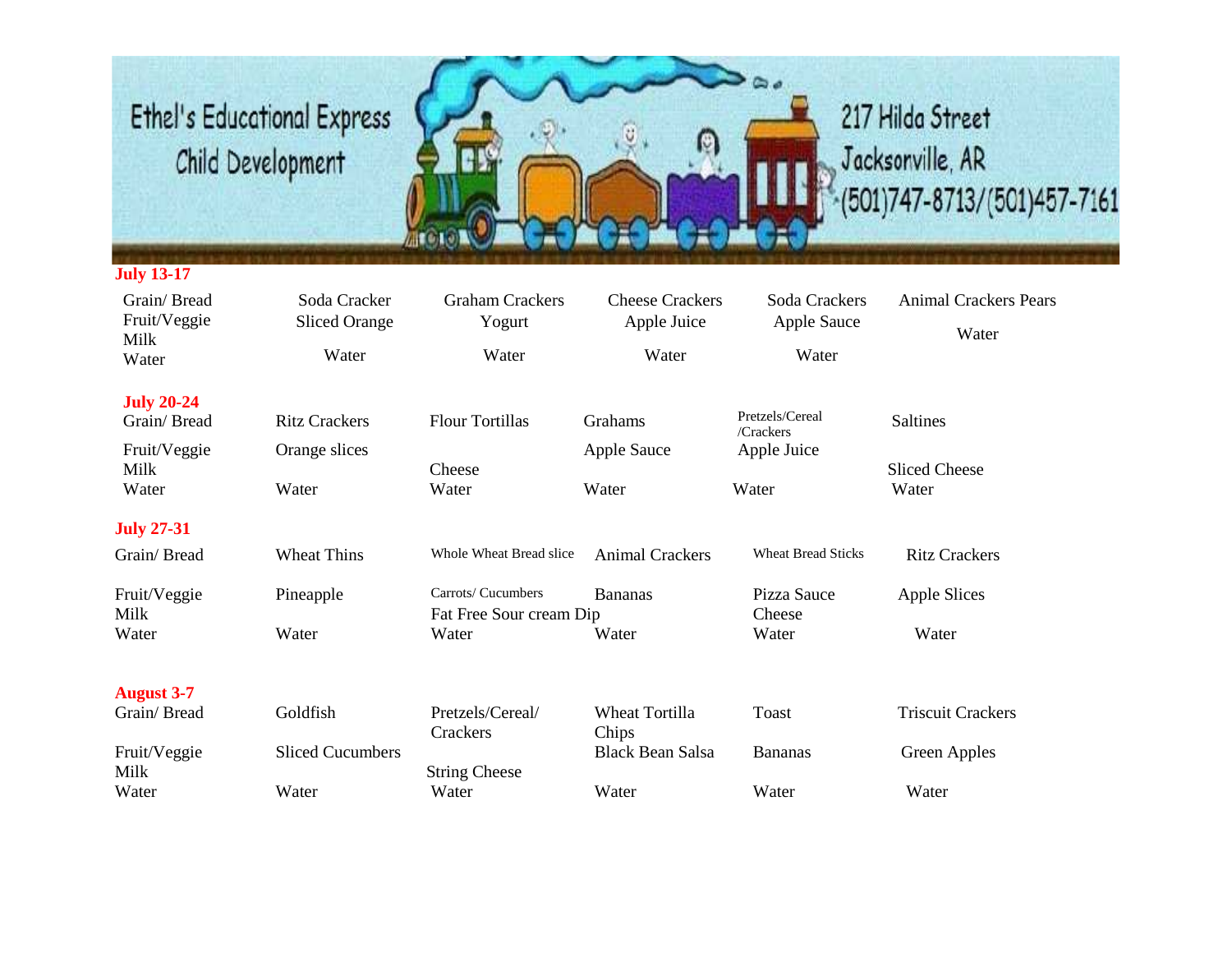

| <b>August 10-14</b><br>Grain/Bread  | <b>Fruit Muffins</b>                           | <b>Cheese Crackers</b>                        | Grahams                        | <b>Ritz Crackers</b>                         | Wheat /Cheese                             |
|-------------------------------------|------------------------------------------------|-----------------------------------------------|--------------------------------|----------------------------------------------|-------------------------------------------|
| Fruit/Veggie<br>Milk                | Pears                                          | <b>Fruit Cocktail</b>                         | Milk                           | Apple Juice                                  | Sandwich<br>Cheese                        |
| Water                               | Water                                          | Water                                         | Water                          | Water                                        | Water                                     |
| <b>August 17-21</b>                 |                                                |                                               |                                |                                              |                                           |
| Grain/Bread<br>Fruit/Veggie<br>Milk | Goldfish<br>Carrots/ Cucumbers<br>Fat Free Dip | Soda Crackers<br><b>Apple Sauce</b>           | <b>Pretzel Rods</b><br>Pears   | <b>Graham Crackers</b><br><b>Apple Sauce</b> | Wheat Bread slice<br><b>Mixed Berries</b> |
| Water                               | Water                                          |                                               | Water                          | Water                                        | Water                                     |
| <b>August 24-28</b>                 |                                                |                                               |                                |                                              |                                           |
| Grain/Bread                         | Goldfish                                       | Pretzels/Cereal/<br>Crackers                  | <b>Wheat Tortilla</b><br>Chips | <b>Toast</b>                                 | <b>Triscuit Crackers</b>                  |
| Fruit/Veggie<br>Milk                | <b>Sliced Cucumbers</b>                        | <b>String Cheese</b>                          | <b>Black Bean Salsa</b>        | <b>Bananas</b>                               | Green Apples                              |
| Water                               | Water                                          | Water                                         | Water                          | Water                                        | Water                                     |
| <b>August 31-September 4</b>        |                                                |                                               |                                |                                              |                                           |
| Grain/Bread                         | <b>Wheat Thins</b>                             | <b>Whole Wheat Bread</b><br>slice             | <b>Animal Crackers</b>         | <b>Wheat Bread</b><br><b>Sticks</b>          | <b>Ritz Crackers</b>                      |
| Fruit/Veggie<br>Milk                | Pineapple                                      | Carrots/ Cucumbers<br>Fat Free Sour cream Dip | <b>Bananas</b>                 | Pizza Sauce<br>Cheese                        | Apple Slices                              |
| Water                               | Water                                          | Water                                         | Water                          | Water                                        | Water                                     |

**September 7-11**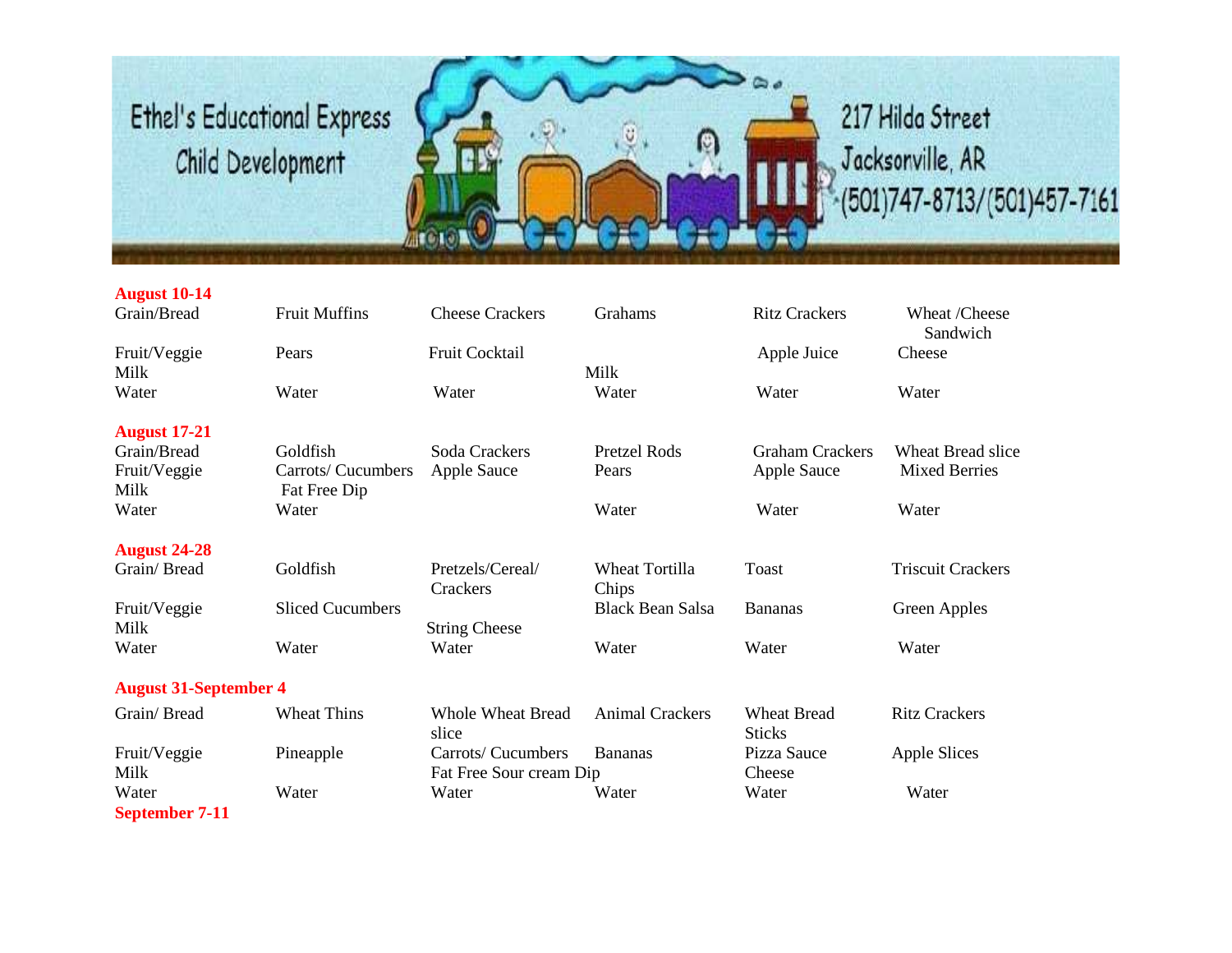

# 217 Hilda Street Jacksonville, AR  $-(501)747 - 8713 / (501)457 - 7161$

| Grain/Bread                   | <b>Wheat Thins</b>      | <b>Whole Wheat Bread</b><br>slice | <b>Animal Crackers</b>         | <b>Wheat Bread</b><br><b>Sticks</b>  | Soda Cracker                  |
|-------------------------------|-------------------------|-----------------------------------|--------------------------------|--------------------------------------|-------------------------------|
| Fruit/Veggie                  | Pineapple               | Carrots/ Cucumbers                | <b>Bananas</b>                 | Pizza Sauce                          | <b>Sliced Orange</b>          |
| Milk                          |                         | Fat Free Sour cream Dip           |                                | Cheese                               |                               |
| Water                         | Water                   | Water                             | Water                          | Water                                | Water                         |
| <b>September 14-18</b>        |                         |                                   |                                |                                      |                               |
| Grain/Bread                   | Goldfish                | Pretzels/Cereal/<br>Crackers      | <b>Wheat Tortilla</b><br>Chips | Toast                                | Vanilla Wafers                |
| Fruit/Veggie                  | <b>Sliced Cucumbers</b> |                                   | <b>Black Bean Salsa</b>        | <b>Bananas</b>                       | Green Apples                  |
| Milk                          |                         | <b>String Cheese</b>              |                                |                                      |                               |
| Water                         | Water                   | Water                             | Water                          | Water                                | Water                         |
| September 21-25               |                         |                                   |                                |                                      |                               |
| Grain/Bread                   | <b>Fruit Muffins</b>    | <b>Cheese Crackers</b>            | Grahams                        | <b>CLOSED</b><br><b>Thanksgiving</b> | <b>CLOSED</b><br>Thanksgiving |
| Fruit/Veggie                  | Pears                   | Fruit Cocktail                    |                                |                                      |                               |
| Milk                          |                         |                                   | Milk                           |                                      |                               |
| Water                         | Water                   | Water                             | Water                          |                                      |                               |
| <b>September 28-October 2</b> |                         |                                   |                                |                                      |                               |
| Grain/Bread                   | Goldfish                | Soda Crackers                     | <b>Pretzel Rods</b>            | <b>Graham Crackers</b>               | <b>Wheat Bread slice</b>      |
| Fruit/Veggie                  | Carrots/ Cucumbers      | Apple Sauce                       | Pears                          | Apple Sauce                          | <b>Mixed Berries</b>          |
| Milk                          | Fat Free Dip            |                                   |                                |                                      |                               |
| Water                         | Water                   |                                   | Water                          | Water                                | Water                         |
| <b>October 5-9</b>            |                         |                                   |                                |                                      |                               |
| Grain/Bread                   | Goldfish                | Pretzels/Cereal/<br>Crackers      | <b>Wheat Tortilla</b><br>Chips | <b>Toast</b>                         | Vanilla Wafers                |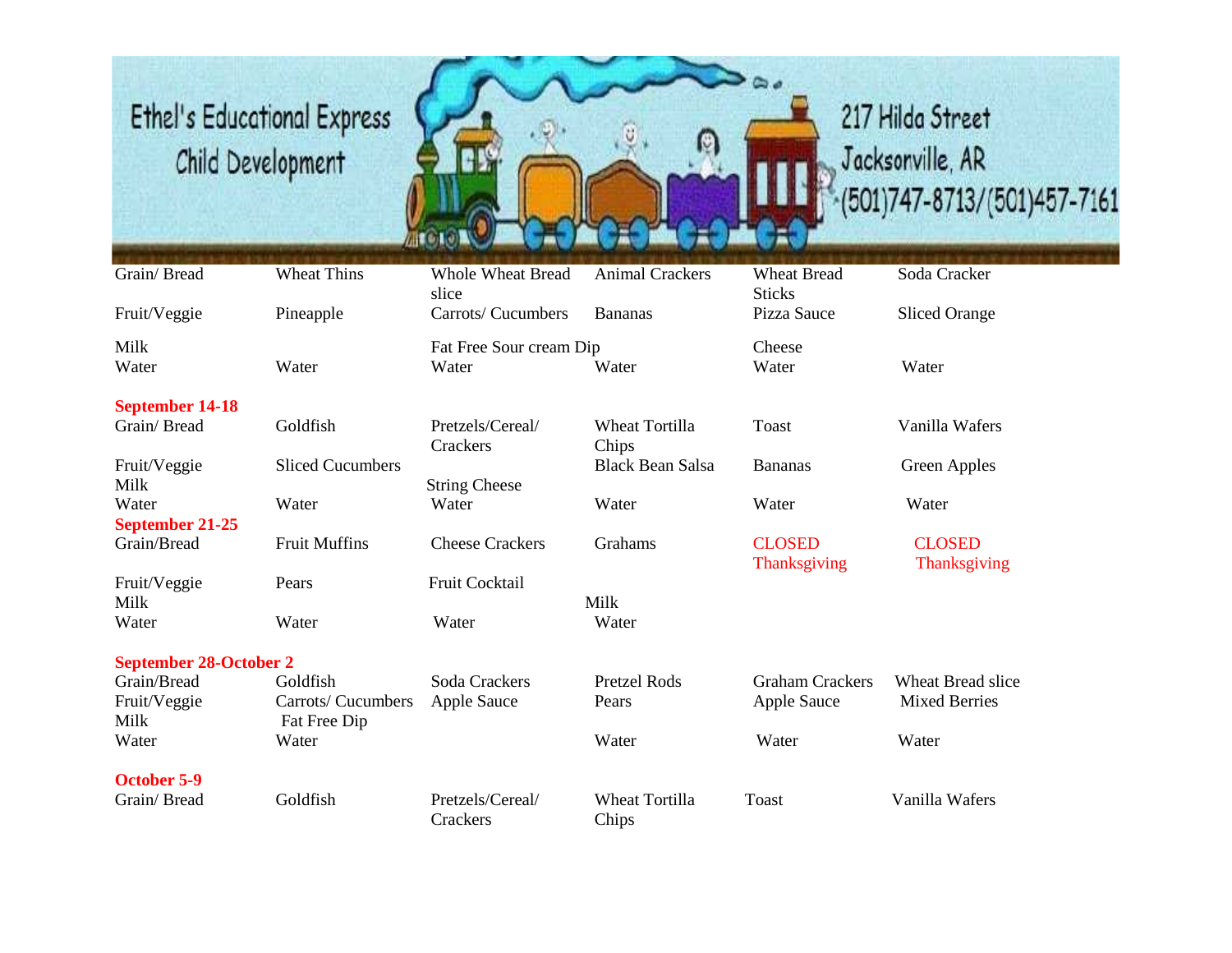

| Fruit/Veggie                | <b>Sliced Cucumbers</b>              |                                       | <b>Black Bean Salsa</b>               | <b>Bananas</b>               | Green Apples                                  |
|-----------------------------|--------------------------------------|---------------------------------------|---------------------------------------|------------------------------|-----------------------------------------------|
| Milk                        |                                      | <b>String Cheese</b>                  |                                       |                              |                                               |
| Water                       | Water                                | Water                                 | Water                                 | Water                        | Water                                         |
| October 12-16               |                                      |                                       |                                       |                              |                                               |
| Grain/Bread<br>Fruit/Veggie | <b>Cheese Cracker</b><br>Apple Juice | <b>Graham Crackers</b><br>Grape Juice | <b>Cheese Crackers</b><br>Apple Juice | Soda Crackers<br>Apple Sauce | <b>Animal Crackers</b><br><b>Sliced Pears</b> |
| Milk<br>Water               | Water                                | Water                                 | Water                                 | Water                        | Water                                         |
| October 19-23               |                                      |                                       |                                       |                              |                                               |
| Grain/Bread                 | <b>Cheese Crackers</b>               | <b>Flour Tortillas</b>                | Grahams                               | <b>CLOSED</b>                | <b>CLOSED</b>                                 |
| Fruit/Veggie                | Apple Sauce                          |                                       | Apple Sauce                           | <b>CHRISTMAS</b>             | <b>CHRISTMAS</b>                              |
| Milk                        |                                      | Cheese                                |                                       |                              |                                               |
| Water                       | Water                                | Water                                 | Water                                 |                              |                                               |
|                             |                                      | October 26-30                         |                                       |                              |                                               |
| Grain/Bread                 | <b>Cheese Crackers</b>               | <b>Graham Crackers</b>                | <b>Cheese Crackers</b>                | Soda Crackers                | <b>Ritz Crackers</b>                          |
| Fruit/Veggie<br>Milk        | Apple Sauce                          | Grape Juice                           | Apple Juice                           | <b>Apple Sauce</b>           | Apple Slices                                  |
| Water                       | Water                                | Water                                 | Water                                 | Water                        | Water                                         |

#### **November 2-6**

Bottled Water is offered with all meals All juices served are 100% fruit juice Fruit Cocktail consists of cherries, pears, peaches and grapes